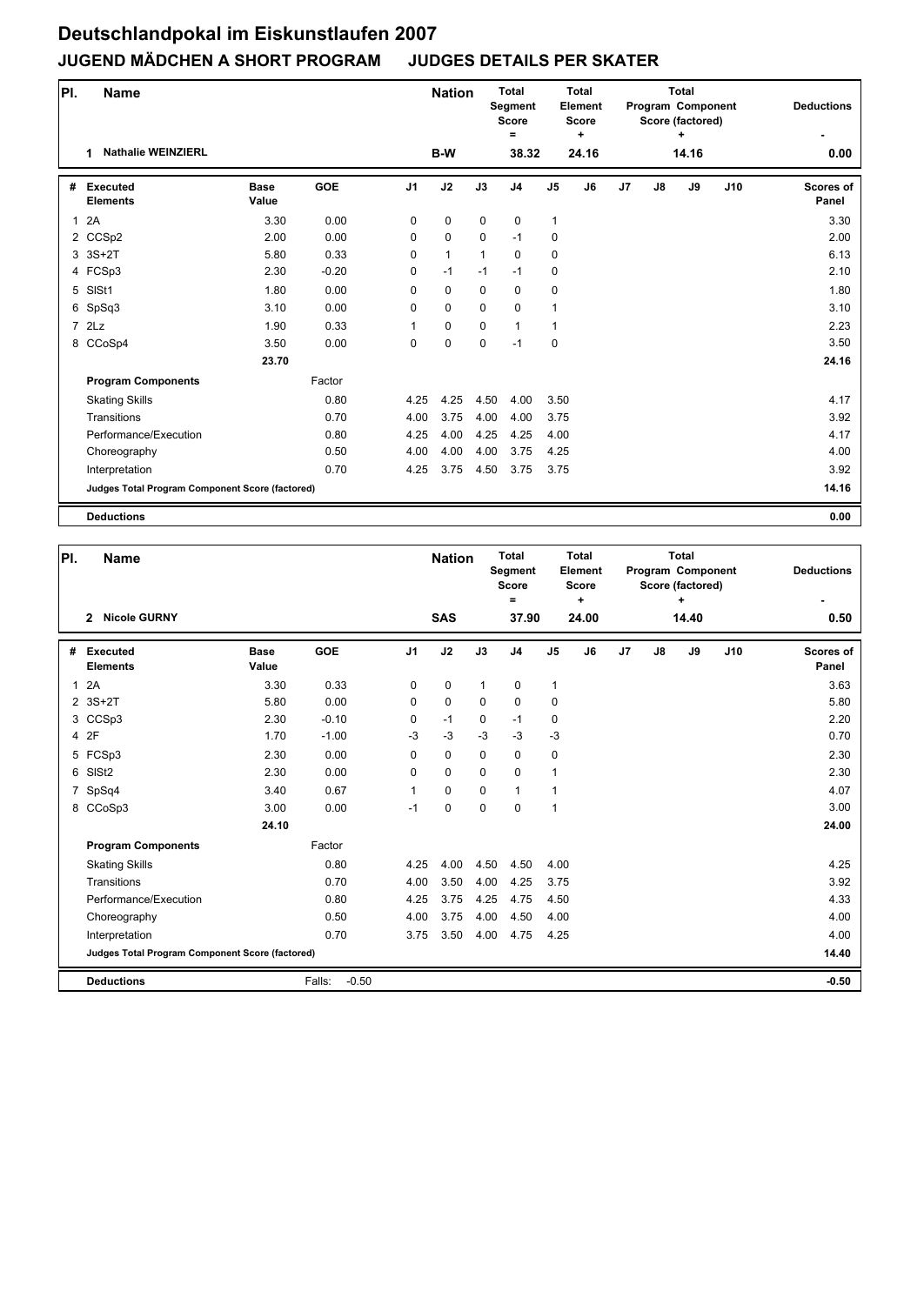| PI.          | <b>Name</b>                                     |                      |            |                | <b>Nation</b> |              | <b>Total</b><br>Segment<br><b>Score</b><br>$=$ |                | <b>Total</b><br>Element<br><b>Score</b><br>٠ |    |    | <b>Total</b><br>Program Component<br>Score (factored)<br>٠ |     | <b>Deductions</b>         |
|--------------|-------------------------------------------------|----------------------|------------|----------------|---------------|--------------|------------------------------------------------|----------------|----------------------------------------------|----|----|------------------------------------------------------------|-----|---------------------------|
|              | <b>Sandy HOFFMANN</b><br>3                      |                      |            |                | <b>SAS</b>    |              | 37.54                                          |                | 23.20                                        |    |    | 14.34                                                      |     | 0.00                      |
| #            | <b>Executed</b><br><b>Elements</b>              | <b>Base</b><br>Value | <b>GOE</b> | J <sub>1</sub> | J2            | J3           | J <sub>4</sub>                                 | J <sub>5</sub> | J <sub>6</sub>                               | J7 | J8 | J9                                                         | J10 | <b>Scores of</b><br>Panel |
| $\mathbf{1}$ | $3S+2T$                                         | 5.80                 | 0.00       | 0              | 0             | $\mathbf 0$  | $\mathbf 0$                                    | 0              |                                              |    |    |                                                            |     | 5.80                      |
|              | 2 FCSp2                                         | 2.00                 | 0.00       | 0              | 0             | $\mathbf 0$  | $\mathbf 0$                                    | 0              |                                              |    |    |                                                            |     | 2.00                      |
| 3            | 2A                                              | 3.30                 | 0.00       | 0              | 0             | $\mathbf 0$  | $\mathbf 0$                                    | 0              |                                              |    |    |                                                            |     | 3.30                      |
|              | 4 CCSp2                                         | 2.00                 | 0.00       | 0              | 0             | $\mathbf 0$  | $\mathbf 0$                                    | 0              |                                              |    |    |                                                            |     | 2.00                      |
|              | 5 CiSt1                                         | 1.80                 | 0.00       | 0              | 0             | $\mathbf 0$  | 0                                              | 0              |                                              |    |    |                                                            |     | 1.80                      |
|              | 6 2Lz                                           | 1.90                 | $-0.20$    | $-1$           | 0             | $\mathbf 0$  | $-1$                                           | $-1$           |                                              |    |    |                                                            |     | 1.70                      |
| 7            | SpSq3                                           | 3.10                 | 0.50       | 1              | $\mathbf{1}$  | $\mathbf{1}$ | $\mathbf 0$                                    | $\mathbf{1}$   |                                              |    |    |                                                            |     | 3.60                      |
|              | 8 CCoSp3                                        | 3.00                 | 0.00       | 0              | 0             | $\mathbf 0$  | $\mathbf 0$                                    | 0              |                                              |    |    |                                                            |     | 3.00                      |
|              |                                                 | 22.90                |            |                |               |              |                                                |                |                                              |    |    |                                                            |     | 23.20                     |
|              | <b>Program Components</b>                       |                      | Factor     |                |               |              |                                                |                |                                              |    |    |                                                            |     |                           |
|              | <b>Skating Skills</b>                           |                      | 0.80       | 4.25           | 4.25          | 4.25         | 4.50                                           | 3.50           |                                              |    |    |                                                            |     | 4.25                      |
|              | Transitions                                     |                      | 0.70       | 4.00           | 4.00          | 4.00         | 4.25                                           | 3.50           |                                              |    |    |                                                            |     | 4.00                      |
|              | Performance/Execution                           |                      | 0.80       | 4.25           | 4.25          | 4.50         | 4.75                                           | 3.75           |                                              |    |    |                                                            |     | 4.33                      |
|              | Choreography                                    |                      | 0.50       | 4.00           | 4.00          | 4.00         | 4.25                                           | 3.50           |                                              |    |    |                                                            |     | 4.00                      |
|              | Interpretation                                  |                      | 0.70       | 3.75           | 3.75          | 4.25         | 4.00                                           | 3.50           |                                              |    |    |                                                            |     | 3.83                      |
|              | Judges Total Program Component Score (factored) |                      |            |                |               |              |                                                |                |                                              |    |    |                                                            |     | 14.34                     |
|              | <b>Deductions</b>                               |                      |            |                |               |              |                                                |                |                                              |    |    |                                                            |     | 0.00                      |

| PI.            | <b>Name</b>                                     |                      |            |                | <b>Nation</b> |              | <b>Total</b><br>Segment<br><b>Score</b><br>$\equiv$ |                | Total<br>Element<br><b>Score</b><br>٠ |    |    | <b>Total</b><br>Program Component<br>Score (factored)<br>÷ |     | <b>Deductions</b>         |
|----------------|-------------------------------------------------|----------------------|------------|----------------|---------------|--------------|-----------------------------------------------------|----------------|---------------------------------------|----|----|------------------------------------------------------------|-----|---------------------------|
|                | 4 Christina KELASIDOU                           |                      |            |                | B-W           |              | 34.75                                               |                | 20.74                                 |    |    | 14.01                                                      |     | 0.00                      |
| #              | Executed<br><b>Elements</b>                     | <b>Base</b><br>Value | <b>GOE</b> | J <sub>1</sub> | J2            | J3           | J <sub>4</sub>                                      | J <sub>5</sub> | J <sub>6</sub>                        | J7 | J8 | J9                                                         | J10 | <b>Scores of</b><br>Panel |
| $\mathbf{1}$   | $2Lz+2Lo$                                       | 3.40                 | $-0.10$    | 0              | $-1$          | $-1$         | 0                                                   | $\mathbf{1}$   |                                       |    |    |                                                            |     | 3.30                      |
|                | 2 2 A                                           | 3.30                 | 0.67       | $\mathbf{1}$   | $\mathbf{1}$  | $\mathbf{1}$ | 0                                                   | 0              |                                       |    |    |                                                            |     | 3.97                      |
|                | 3 CCSp2                                         | 2.00                 | 0.17       | 0              | $\Omega$      | $\mathbf 0$  | $\mathbf{1}$                                        | $\overline{1}$ |                                       |    |    |                                                            |     | 2.17                      |
|                | 4 SpSq3                                         | 3.10                 | 0.00       | 0              | $\mathbf 0$   | $\Omega$     | $-1$                                                | $\mathbf 1$    |                                       |    |    |                                                            |     | 3.10                      |
|                | 5 2F                                            | 1.70                 | 0.00       | 1              | $\mathbf{0}$  | $\Omega$     | $\Omega$                                            | 0              |                                       |    |    |                                                            |     | 1.70                      |
|                | 6 FCSp1                                         | 1.70                 | 0.00       | 0              | $\mathbf 0$   | $\mathbf{1}$ | 0                                                   | 0              |                                       |    |    |                                                            |     | 1.70                      |
| $\overline{7}$ | SISt1                                           | 1.80                 | 0.00       | 0              | $\mathbf 0$   | $\Omega$     | $\Omega$                                            | 0              |                                       |    |    |                                                            |     | 1.80                      |
|                | 8 CCoSp3                                        | 3.00                 | 0.00       | 0              | 0             | 0            | $\mathbf{1}$                                        | 0              |                                       |    |    |                                                            |     | 3.00                      |
|                |                                                 | 20.00                |            |                |               |              |                                                     |                |                                       |    |    |                                                            |     | 20.74                     |
|                | <b>Program Components</b>                       |                      | Factor     |                |               |              |                                                     |                |                                       |    |    |                                                            |     |                           |
|                | <b>Skating Skills</b>                           |                      | 0.80       | 4.25           | 4.00          | 4.25         | 4.25                                                | 4.00           |                                       |    |    |                                                            |     | 4.17                      |
|                | Transitions                                     |                      | 0.70       | 3.75           | 3.50          | 3.75         | 4.00                                                | 3.50           |                                       |    |    |                                                            |     | 3.67                      |
|                | Performance/Execution                           |                      | 0.80       | 4.00           | 3.75          | 4.25         | 4.50                                                | 4.00           |                                       |    |    |                                                            |     | 4.08                      |
|                | Choreography                                    |                      | 0.50       | 4.25           | 4.00          | 4.00         | 4.50                                                | 3.50           |                                       |    |    |                                                            |     | 4.08                      |
|                | Interpretation                                  |                      | 0.70       | 4.00           | 3.50          | 4.25         | 4.50                                                | 3.75           |                                       |    |    |                                                            |     | 4.00                      |
|                | Judges Total Program Component Score (factored) |                      |            |                |               |              |                                                     |                |                                       |    |    |                                                            |     | 14.01                     |
|                | <b>Deductions</b>                               |                      |            |                |               |              |                                                     |                |                                       |    |    |                                                            |     | 0.00                      |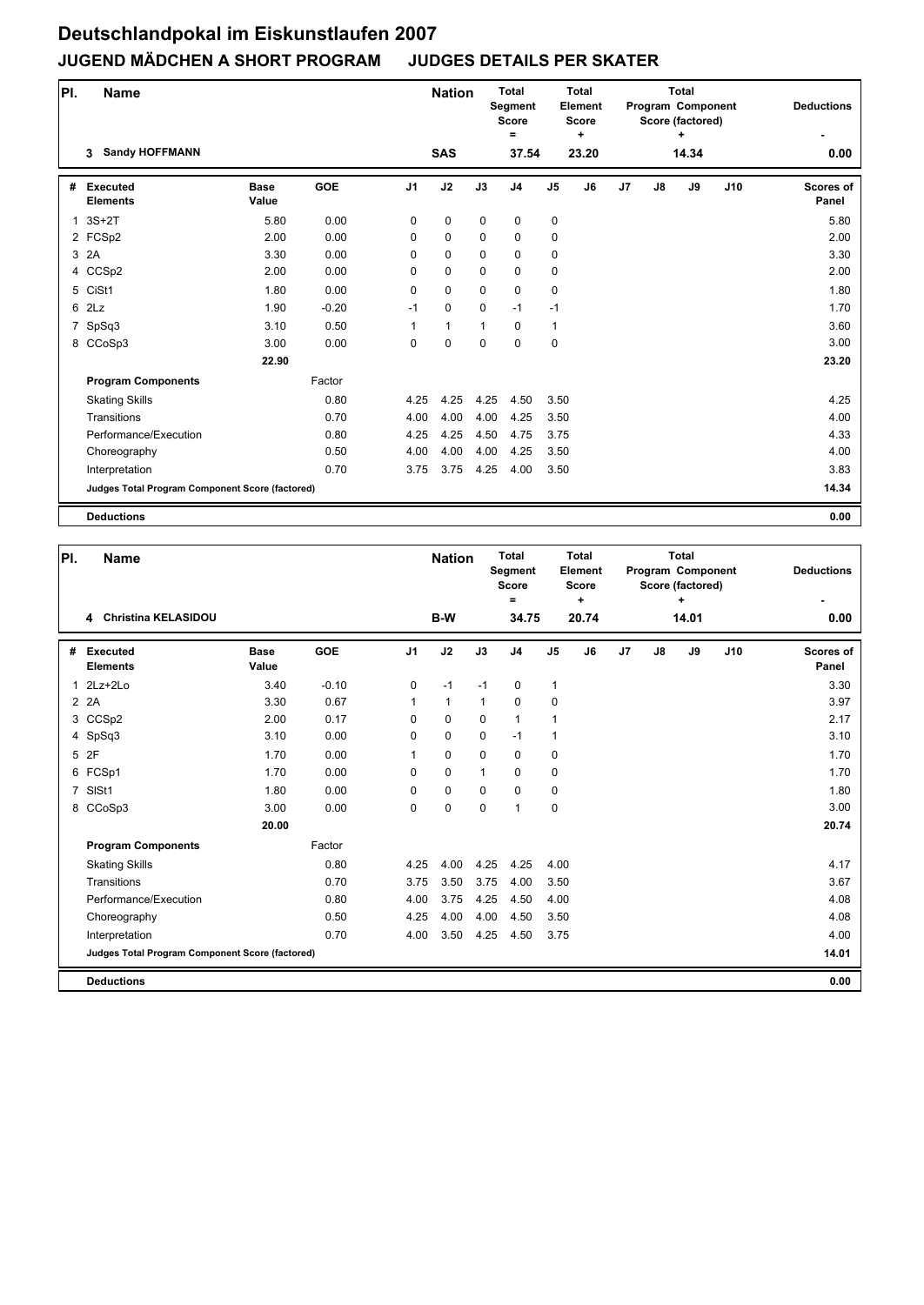| PI.            | <b>Name</b>                                     |                      |            |                | <b>Nation</b> |              | <b>Total</b><br><b>Segment</b><br><b>Score</b><br>$\equiv$ |                | <b>Total</b><br>Element<br><b>Score</b><br>٠ |    |    | <b>Total</b><br>Program Component<br>Score (factored)<br>+ |     | <b>Deductions</b>         |
|----------------|-------------------------------------------------|----------------------|------------|----------------|---------------|--------------|------------------------------------------------------------|----------------|----------------------------------------------|----|----|------------------------------------------------------------|-----|---------------------------|
|                | <b>Briana MUNOZ</b><br>5                        |                      |            |                | B-W           |              | 33.78                                                      |                | 20.01                                        |    |    | 13.77                                                      |     | 0.00                      |
| #              | <b>Executed</b><br><b>Elements</b>              | <b>Base</b><br>Value | <b>GOE</b> | J <sub>1</sub> | J2            | J3           | J <sub>4</sub>                                             | J <sub>5</sub> | J6                                           | J7 | J8 | J9                                                         | J10 | <b>Scores of</b><br>Panel |
| $\mathbf{1}$   | 2A                                              | 3.30                 | 0.00       | 0              | $\pmb{0}$     | $\mathbf 0$  | $-1$                                                       | $\pmb{0}$      |                                              |    |    |                                                            |     | 3.30                      |
|                | 2 2Lz+2T                                        | 3.20                 | 0.00       | $-1$           | 0             | $\mathbf 0$  | 0                                                          | 0              |                                              |    |    |                                                            |     | 3.20                      |
|                | 3 FCSp2                                         | 2.00                 | 0.00       | $\mathbf 0$    | $-1$          | 0            | 0                                                          | 1              |                                              |    |    |                                                            |     | 2.00                      |
|                | 4 CiSt1                                         | 1.80                 | 0.17       | $\Omega$       | $\mathbf{1}$  | $\Omega$     | $\mathbf 0$                                                | 1              |                                              |    |    |                                                            |     | 1.97                      |
|                | 5 CCSp2                                         | 2.00                 | 0.17       | 1              | 0             | $\mathbf{1}$ | 0                                                          | 0              |                                              |    |    |                                                            |     | 2.17                      |
|                | 6 2F                                            | 1.70                 | $-0.60$    | $-2$           | $-2$          | $-1$         | $-2$                                                       | $-2$           |                                              |    |    |                                                            |     | 1.10                      |
| $\overline{7}$ | SpSq3                                           | 3.10                 | 0.17       | $\mathbf 0$    | $\pmb{0}$     | $\mathbf{1}$ | 0                                                          | 1              |                                              |    |    |                                                            |     | 3.27                      |
|                | 8 CCoSp3                                        | 3.00                 | 0.00       | $\mathbf 0$    | $\mathbf 0$   | 1            | $\mathbf 0$                                                | 0              |                                              |    |    |                                                            |     | 3.00                      |
|                |                                                 | 20.10                |            |                |               |              |                                                            |                |                                              |    |    |                                                            |     | 20.01                     |
|                | <b>Program Components</b>                       |                      | Factor     |                |               |              |                                                            |                |                                              |    |    |                                                            |     |                           |
|                | <b>Skating Skills</b>                           |                      | 0.80       | 3.75           | 4.00          | 4.25         | 3.75                                                       | 3.75           |                                              |    |    |                                                            |     | 3.83                      |
|                | Transitions                                     |                      | 0.70       | 3.50           | 3.75          | 3.75         | 3.75                                                       | 3.75           |                                              |    |    |                                                            |     | 3.75                      |
|                | Performance/Execution                           |                      | 0.80       | 3.75           | 4.25          | 4.25         | 4.25                                                       | 4.00           |                                              |    |    |                                                            |     | 4.17                      |
|                | Choreography                                    |                      | 0.50       | 3.75           | 4.25          | 4.00         | 4.00                                                       | 4.00           |                                              |    |    |                                                            |     | 4.00                      |
|                | Interpretation                                  |                      | 0.70       | 3.50           | 4.00          | 4.00         | 4.25                                                       | 3.75           |                                              |    |    |                                                            |     | 3.92                      |
|                | Judges Total Program Component Score (factored) |                      |            |                |               |              |                                                            |                |                                              |    |    |                                                            |     | 13.77                     |
|                | <b>Deductions</b>                               |                      |            |                |               |              |                                                            |                |                                              |    |    |                                                            |     | 0.00                      |

| PI.            | Name                                            |                      |            |                | <b>Nation</b> |             | Total<br>Segment<br><b>Score</b><br>Ξ |                | <b>Total</b><br>Element<br><b>Score</b><br>٠ |    |    | <b>Total</b><br>Program Component<br>Score (factored)<br>$\ddot{}$ |     | <b>Deductions</b>         |
|----------------|-------------------------------------------------|----------------------|------------|----------------|---------------|-------------|---------------------------------------|----------------|----------------------------------------------|----|----|--------------------------------------------------------------------|-----|---------------------------|
|                | Julia GRÜNWALD<br>6                             |                      |            |                | B-W           |             | 32.36                                 |                | 19.40                                        |    |    | 12.96                                                              |     | 0.00                      |
| #              | <b>Executed</b><br><b>Elements</b>              | <b>Base</b><br>Value | <b>GOE</b> | J <sub>1</sub> | J2            | J3          | J <sub>4</sub>                        | J <sub>5</sub> | J6                                           | J7 | J8 | J9                                                                 | J10 | <b>Scores of</b><br>Panel |
| 1              | 2A                                              | 3.30                 | $-0.70$    | $-1$           | $-1$          | $-1$        | $-1$                                  | $-1$           |                                              |    |    |                                                                    |     | 2.60                      |
|                | 2 2Lz+2T                                        | 3.20                 | 0.00       | $\Omega$       | $\mathbf 0$   | $\mathbf 0$ | $\mathbf 0$                           | 1              |                                              |    |    |                                                                    |     | 3.20                      |
|                | 3 CCoSp4                                        | 3.50                 | 0.00       | $\Omega$       | $\mathbf 0$   | 1           | $\mathbf 0$                           | 0              |                                              |    |    |                                                                    |     | 3.50                      |
|                | 4 2F                                            | 1.70                 | 0.00       | 0              | $\mathbf 0$   | $\Omega$    | $-1$                                  | 0              |                                              |    |    |                                                                    |     | 1.70                      |
|                | 5 FUSp3                                         | 2.30                 | $-0.20$    | $-1$           | $-1$          | $\Omega$    | $\mathbf 0$                           | $-1$           |                                              |    |    |                                                                    |     | 2.10                      |
|                | 6 SpSq3                                         | 3.10                 | 0.00       | $\mathbf 0$    | $\mathbf 0$   | $\mathbf 0$ | $\mathbf 0$                           | $\mathbf 0$    |                                              |    |    |                                                                    |     | 3.10                      |
| $\overline{7}$ | CiSt1                                           | 1.80                 | 0.00       | $\mathbf 0$    | $\mathbf 0$   | $\mathbf 0$ | $\mathbf 0$                           | $\mathbf 0$    |                                              |    |    |                                                                    |     | 1.80                      |
|                | 8 CCSp1                                         | 1.70                 | $-0.30$    | $-1$           | $-1$          | $\mathbf 0$ | $-1$                                  | $-1$           |                                              |    |    |                                                                    |     | 1.40                      |
|                |                                                 | 20.60                |            |                |               |             |                                       |                |                                              |    |    |                                                                    |     | 19.40                     |
|                | <b>Program Components</b>                       |                      | Factor     |                |               |             |                                       |                |                                              |    |    |                                                                    |     |                           |
|                | <b>Skating Skills</b>                           |                      | 0.80       | 4.00           | 4.00          | 4.00        | 3.50                                  | 3.50           |                                              |    |    |                                                                    |     | 3.83                      |
|                | Transitions                                     |                      | 0.70       | 3.50           | 3.50          | 4.00        | 4.00                                  | 3.50           |                                              |    |    |                                                                    |     | 3.67                      |
|                | Performance/Execution                           |                      | 0.80       | 3.75           | 3.50          | 4.00        | 3.75                                  | 3.25           |                                              |    |    |                                                                    |     | 3.67                      |
|                | Choreography                                    |                      | 0.50       | 4.00           | 3.50          | 4.00        | 3.50                                  | 3.75           |                                              |    |    |                                                                    |     | 3.75                      |
|                | Interpretation                                  |                      | 0.70       | 3.75           | 3.25          | 4.25        | 3.75                                  | 3.25           |                                              |    |    |                                                                    |     | 3.58                      |
|                | Judges Total Program Component Score (factored) |                      |            |                |               |             |                                       |                |                                              |    |    |                                                                    |     | 12.96                     |
|                | <b>Deductions</b>                               |                      |            |                |               |             |                                       |                |                                              |    |    |                                                                    |     | 0.00                      |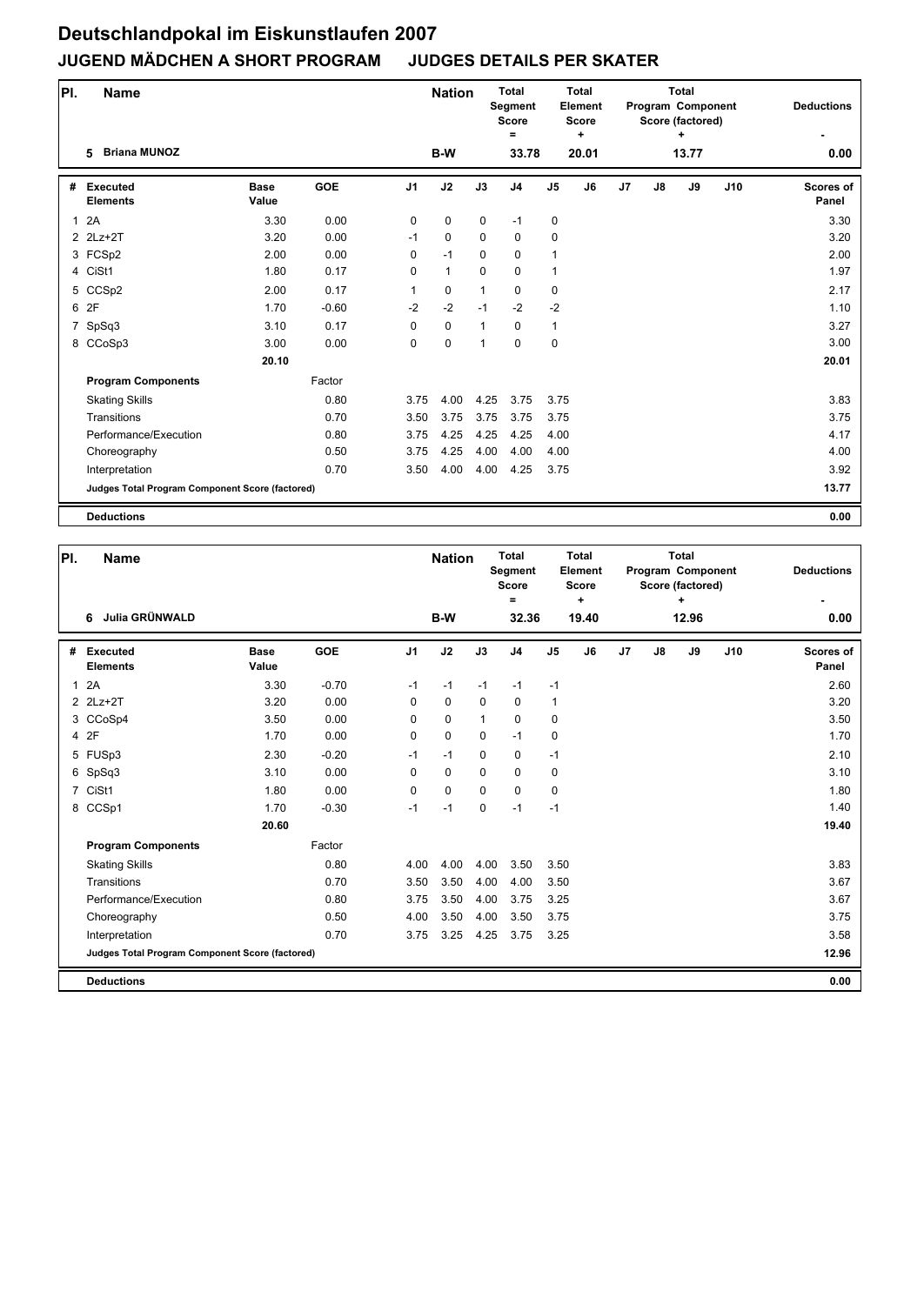| PI.            | <b>Name</b>                                     |                      |            |                | <b>Nation</b> |             | <b>Total</b><br>Segment<br><b>Score</b><br>$=$ |                | <b>Total</b><br>Element<br><b>Score</b><br>٠ |    |    | <b>Total</b><br>Program Component<br>Score (factored)<br>٠ |     | <b>Deductions</b>         |
|----------------|-------------------------------------------------|----------------------|------------|----------------|---------------|-------------|------------------------------------------------|----------------|----------------------------------------------|----|----|------------------------------------------------------------|-----|---------------------------|
|                | <b>Janine MONKA</b><br>7                        |                      |            |                | <b>BER</b>    |             | 30.89                                          |                | 19.20                                        |    |    | 11.69                                                      |     | 0.00                      |
| #              | <b>Executed</b><br><b>Elements</b>              | <b>Base</b><br>Value | <b>GOE</b> | J <sub>1</sub> | J2            | J3          | J <sub>4</sub>                                 | J <sub>5</sub> | J6                                           | J7 | J8 | J9                                                         | J10 | <b>Scores of</b><br>Panel |
| $\mathbf{1}$   | 2A                                              | 3.30                 | $-0.70$    | $-1$           | $-1$          | $-1$        | $-1$                                           | $-1$           |                                              |    |    |                                                            |     | 2.60                      |
|                | 2 FCSp3                                         | 2.30                 | $-0.30$    | $-1$           | $-1$          | $-1$        | $-1$                                           | 0              |                                              |    |    |                                                            |     | 2.00                      |
|                | 3 SpSq3                                         | 3.10                 | 0.00       | 0              | 0             | $\mathbf 0$ | $\mathbf 0$                                    | 0              |                                              |    |    |                                                            |     | 3.10                      |
|                | 4 2Lz+2T                                        | 3.20                 | $-0.30$    | $-1$           | $-1$          | $-1$        | $-1$                                           | $-1$           |                                              |    |    |                                                            |     | 2.90                      |
|                | 5 CCoSp3                                        | 3.00                 | 0.00       | 0              | 0             | $\mathbf 0$ | $\mathbf 0$                                    | 0              |                                              |    |    |                                                            |     | 3.00                      |
|                | 6 SISt1                                         | 1.80                 | 0.00       | $\Omega$       | $\Omega$      | $\mathbf 0$ | $-1$                                           | 0              |                                              |    |    |                                                            |     | 1.80                      |
| $\overline{7}$ | 2Lo                                             | 1.50                 | 0.00       | $-1$           | 0             | $\mathbf 0$ | $\mathbf 0$                                    | 0              |                                              |    |    |                                                            |     | 1.50                      |
|                | 8 CCSp3                                         | 2.30                 | 0.00       | 0              | 0             | 0           | $\mathbf 0$                                    | 0              |                                              |    |    |                                                            |     | 2.30                      |
|                |                                                 | 20.50                |            |                |               |             |                                                |                |                                              |    |    |                                                            |     | 19.20                     |
|                | <b>Program Components</b>                       |                      | Factor     |                |               |             |                                                |                |                                              |    |    |                                                            |     |                           |
|                | <b>Skating Skills</b>                           |                      | 0.80       | 3.50           | 3.50          | 3.75        | 2.75                                           | 3.25           |                                              |    |    |                                                            |     | 3.42                      |
|                | Transitions                                     |                      | 0.70       | 3.00           | 3.00          | 3.50        | 2.75                                           | 3.50           |                                              |    |    |                                                            |     | 3.17                      |
|                | Performance/Execution                           |                      | 0.80       | 3.25           | 3.50          | 4.00        | 2.75                                           | 3.50           |                                              |    |    |                                                            |     | 3.42                      |
|                | Choreography                                    |                      | 0.50       | 3.25           | 3.25          | 4.00        | 3.00                                           | 3.75           |                                              |    |    |                                                            |     | 3.42                      |
|                | Interpretation                                  |                      | 0.70       | 3.50           | 3.00          | 3.75        | 2.75                                           | 3.25           |                                              |    |    |                                                            |     | 3.25                      |
|                | Judges Total Program Component Score (factored) |                      |            |                |               |             |                                                |                |                                              |    |    |                                                            |     | 11.69                     |
|                | <b>Deductions</b>                               |                      |            |                |               |             |                                                |                |                                              |    |    |                                                            |     | 0.00                      |

| PI.          | <b>Name</b>                                     |                      |                   |                | <b>Nation</b> |             | <b>Total</b><br><b>Segment</b><br><b>Score</b><br>Ξ |               | <b>Total</b><br>Element<br><b>Score</b><br>٠ |    |    | <b>Total</b><br>Program Component<br>Score (factored)<br>÷ |     | <b>Deductions</b>         |
|--------------|-------------------------------------------------|----------------------|-------------------|----------------|---------------|-------------|-----------------------------------------------------|---------------|----------------------------------------------|----|----|------------------------------------------------------------|-----|---------------------------|
|              | <b>Jacqueline DRANGE</b><br>8                   |                      |                   |                | <b>NRW</b>    |             | 29.87                                               |               | 17.90                                        |    |    | 12.47                                                      |     | 0.50                      |
| #            | <b>Executed</b><br><b>Elements</b>              | <b>Base</b><br>Value | <b>GOE</b>        | J <sub>1</sub> | J2            | J3          | J <sub>4</sub>                                      | $\mathsf{J}5$ | J6                                           | J7 | J8 | J9                                                         | J10 | <b>Scores of</b><br>Panel |
| $\mathbf{1}$ | 2F                                              | 1.70                 | $-1.00$           | $-3$           | $-3$          | $-3$        | $-3$                                                | $-3$          |                                              |    |    |                                                            |     | 0.70                      |
|              | 2 CCoSp3                                        | 3.00                 | 0.00              | $\Omega$       | $\mathbf 0$   | $\mathbf 0$ | $\mathbf 0$                                         | 0             |                                              |    |    |                                                            |     | 3.00                      |
|              | 3 2Lz+2T                                        | 3.20                 | 0.00              | 0              | $\mathbf 0$   | $\Omega$    | $-1$                                                | 0             |                                              |    |    |                                                            |     | 3.20                      |
|              | 4 SpSq4                                         | 3.40                 | 0.00              | $\Omega$       | $\mathbf 0$   | $\Omega$    | $\mathbf 0$                                         | $\mathbf 0$   |                                              |    |    |                                                            |     | 3.40                      |
| 5            | 2A                                              | 3.30                 | $-0.70$           | $-2$           | $-1$          | $-1$        | $-1$                                                | $-1$          |                                              |    |    |                                                            |     | 2.60                      |
|              | 6 CCSp1                                         | 1.70                 | $-0.50$           | $\mathbf{1}$   | $-2$          | $-1$        | $-2$                                                | $-2$          |                                              |    |    |                                                            |     | 1.20                      |
|              | 7 CiSt1                                         | 1.80                 | 0.00              | 0              | $\mathbf 0$   | $\Omega$    | 0                                                   | 0             |                                              |    |    |                                                            |     | 1.80                      |
|              | 8 FCSp2                                         | 2.00                 | 0.00              | 0              | $\mathbf 0$   | $\mathbf 0$ | $\mathbf 0$                                         | $\pmb{0}$     |                                              |    |    |                                                            |     | 2.00                      |
|              |                                                 | 20.10                |                   |                |               |             |                                                     |               |                                              |    |    |                                                            |     | 17.90                     |
|              | <b>Program Components</b>                       |                      | Factor            |                |               |             |                                                     |               |                                              |    |    |                                                            |     |                           |
|              | <b>Skating Skills</b>                           |                      | 0.80              | 3.75           | 3.75          | 4.00        | 3.75                                                | 3.00          |                                              |    |    |                                                            |     | 3.75                      |
|              | Transitions                                     |                      | 0.70              | 3.50           | 3.25          | 3.75        | 3.50                                                | 3.25          |                                              |    |    |                                                            |     | 3.42                      |
|              | Performance/Execution                           |                      | 0.80              | 3.50           | 3.75          | 4.25        | 3.75                                                | 3.00          |                                              |    |    |                                                            |     | 3.67                      |
|              | Choreography                                    |                      | 0.50              | 3.25           | 3.50          | 3.75        | 4.00                                                | 3.25          |                                              |    |    |                                                            |     | 3.50                      |
|              | Interpretation                                  |                      | 0.70              | 3.25           | 3.50          | 3.75        | 3.50                                                | 3.00          |                                              |    |    |                                                            |     | 3.42                      |
|              | Judges Total Program Component Score (factored) |                      |                   |                |               |             |                                                     |               |                                              |    |    |                                                            |     | 12.47                     |
|              | <b>Deductions</b>                               |                      | $-0.50$<br>Falls: |                |               |             |                                                     |               |                                              |    |    |                                                            |     | $-0.50$                   |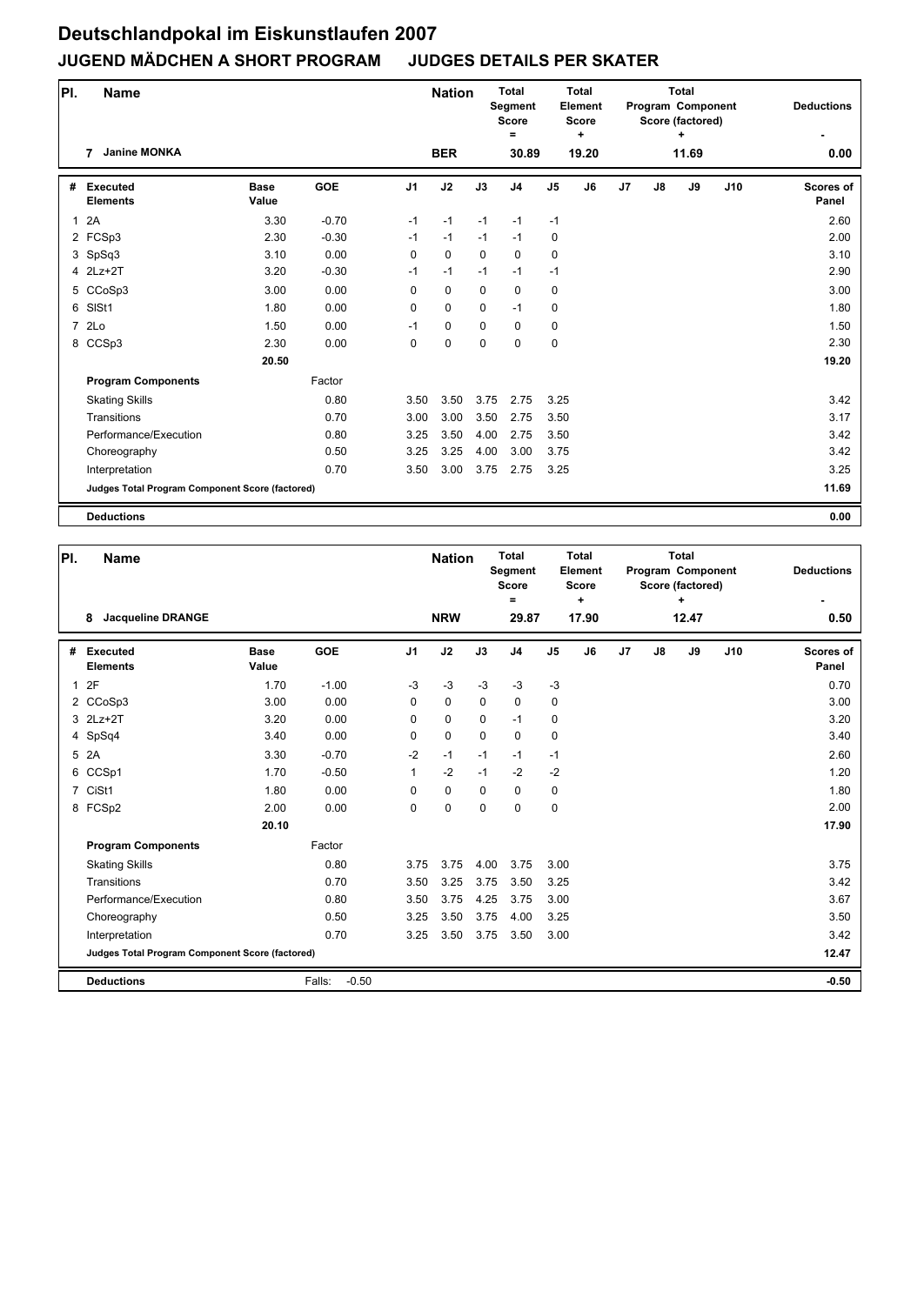| PI.            | <b>Name</b>                                     |                      |            |                | <b>Nation</b> |             | <b>Total</b><br>Segment<br><b>Score</b><br>$=$ |                | <b>Total</b><br>Element<br><b>Score</b><br>٠ |    |    | <b>Total</b><br>Program Component<br>Score (factored)<br>٠ |     | <b>Deductions</b>         |
|----------------|-------------------------------------------------|----------------------|------------|----------------|---------------|-------------|------------------------------------------------|----------------|----------------------------------------------|----|----|------------------------------------------------------------|-----|---------------------------|
|                | <b>Daria POPOWA</b><br>9                        |                      |            |                | <b>BER</b>    |             | 29.40                                          |                | 15.90                                        |    |    | 13.50                                                      |     | 0.00                      |
| #              | <b>Executed</b><br><b>Elements</b>              | <b>Base</b><br>Value | <b>GOE</b> | J <sub>1</sub> | J2            | J3          | J <sub>4</sub>                                 | J <sub>5</sub> | J6                                           | J7 | J8 | J9                                                         | J10 | <b>Scores of</b><br>Panel |
| $\mathbf{1}$   | 2A                                              | 3.30                 | 0.00       | 0              | 0             | $\mathbf 0$ | $\mathbf 0$                                    | 0              |                                              |    |    |                                                            |     | 3.30                      |
|                | $2$ 1T+1T                                       | 0.80                 | $-0.30$    | $-3$           | $-3$          | $-3$        | $-3$                                           | $-3$           |                                              |    |    |                                                            |     | 0.50                      |
|                | 3 CCoSp2                                        | 2.50                 | $-0.30$    | $-1$           | $-1$          | 0           | $-1$                                           | $-1$           |                                              |    |    |                                                            |     | 2.20                      |
|                | $4$ $2Lz$                                       | 1.90                 | 0.00       | 0              | 0             | $\mathbf 0$ | $\mathbf 0$                                    | 0              |                                              |    |    |                                                            |     | 1.90                      |
|                | 5 SpSq3                                         | 3.10                 | 0.00       | 0              | 0             | $\mathbf 0$ | $\mathbf 0$                                    | 0              |                                              |    |    |                                                            |     | 3.10                      |
|                | 6 FCSp1                                         | 1.70                 | 0.00       | $\Omega$       | 0             | $\Omega$    | $\mathbf 0$                                    | 0              |                                              |    |    |                                                            |     | 1.70                      |
| $\overline{7}$ | SISt1                                           | 1.80                 | 0.00       | 0              | 0             | $\mathbf 0$ | $\mathbf 0$                                    | 0              |                                              |    |    |                                                            |     | 1.80                      |
|                | 8 CCSp1                                         | 1.70                 | $-0.30$    | $-1$           | -1            | $-1$        | $-1$                                           | $-1$           |                                              |    |    |                                                            |     | 1.40                      |
|                |                                                 | 16.80                |            |                |               |             |                                                |                |                                              |    |    |                                                            |     | 15.90                     |
|                | <b>Program Components</b>                       |                      | Factor     |                |               |             |                                                |                |                                              |    |    |                                                            |     |                           |
|                | <b>Skating Skills</b>                           |                      | 0.80       | 4.25           | 4.00          | 4.25        | 4.25                                           | 3.75           |                                              |    |    |                                                            |     | 4.17                      |
|                | Transitions                                     |                      | 0.70       | 3.75           | 3.50          | 3.75        | 3.75                                           | 3.50           |                                              |    |    |                                                            |     | 3.67                      |
|                | Performance/Execution                           |                      | 0.80       | 4.00           | 3.75          | 3.75        | 4.00                                           | 3.75           |                                              |    |    |                                                            |     | 3.83                      |
|                | Choreography                                    |                      | 0.50       | 4.00           | 4.00          | 3.75        | 4.00                                           | 3.75           |                                              |    |    |                                                            |     | 3.92                      |
|                | Interpretation                                  |                      | 0.70       | 3.75           | 3.50          | 4.00        | 3.75                                           | 3.25           |                                              |    |    |                                                            |     | 3.67                      |
|                | Judges Total Program Component Score (factored) |                      |            |                |               |             |                                                |                |                                              |    |    |                                                            |     | 13.50                     |
|                | <b>Deductions</b>                               |                      |            |                |               |             |                                                |                |                                              |    |    |                                                            |     | 0.00                      |

| PI.          | <b>Name</b>                                     |                      |            |                | <b>Nation</b> |             | Total<br>Segment<br><b>Score</b><br>Ξ |                | Total<br>Element<br><b>Score</b><br>٠ |    |    | <b>Total</b><br>Program Component<br>Score (factored)<br>$\ddot{}$ |     | <b>Deductions</b>         |
|--------------|-------------------------------------------------|----------------------|------------|----------------|---------------|-------------|---------------------------------------|----------------|---------------------------------------|----|----|--------------------------------------------------------------------|-----|---------------------------|
|              | <b>Katharina KIEL</b><br>10                     |                      |            |                | <b>HES</b>    |             | 28.51                                 |                | 16.70                                 |    |    | 11.81                                                              |     | 0.00                      |
| #            | <b>Executed</b><br><b>Elements</b>              | <b>Base</b><br>Value | <b>GOE</b> | J <sub>1</sub> | J2            | J3          | J <sub>4</sub>                        | J <sub>5</sub> | J6                                    | J7 | J8 | J9                                                                 | J10 | <b>Scores of</b><br>Panel |
| $\mathbf{1}$ | CCSp1                                           | 1.70                 | 0.00       | 0              | $\mathbf 0$   | $\mathbf 0$ | $-1$                                  | $\pmb{0}$      |                                       |    |    |                                                                    |     | 1.70                      |
|              | 2 SISt1                                         | 1.80                 | 0.00       | $\Omega$       | $\mathbf 0$   | $\mathbf 0$ | 0                                     | $-1$           |                                       |    |    |                                                                    |     | 1.80                      |
|              | 3 2Lz+2Lo                                       | 3.40                 | $-0.30$    | $-1$           | $-1$          | $-1$        | $-1$                                  | $-1$           |                                       |    |    |                                                                    |     | 3.10                      |
|              | 4 2A                                            | 3.30                 | $-0.70$    | $-1$           | $-1$          | $\Omega$    | $-2$                                  | $-1$           |                                       |    |    |                                                                    |     | 2.60                      |
|              | 5 CCoSp2                                        | 2.50                 | 0.00       | 0              | $\mathbf 0$   | $\Omega$    | $\Omega$                              | 0              |                                       |    |    |                                                                    |     | 2.50                      |
|              | 6 2F                                            | 1.70                 | 0.00       | 0              | $\mathbf 0$   | $\mathbf 0$ | $-1$                                  | 0              |                                       |    |    |                                                                    |     | 1.70                      |
|              | 7 FSSp1                                         | 1.70                 | $-0.20$    | $-1$           | $-1$          | $-1$        | 0                                     | $\mathbf 0$    |                                       |    |    |                                                                    |     | 1.50                      |
|              | 8 CiSt1                                         | 1.80                 | 0.00       | $\mathbf 0$    | $\pmb{0}$     | $\mathbf 0$ | 0                                     | $\pmb{0}$      |                                       |    |    |                                                                    |     | 1.80                      |
|              |                                                 | 17.90                |            |                |               |             |                                       |                |                                       |    |    |                                                                    |     | 16.70                     |
|              | <b>Program Components</b>                       |                      | Factor     |                |               |             |                                       |                |                                       |    |    |                                                                    |     |                           |
|              | <b>Skating Skills</b>                           |                      | 0.80       | 3.50           | 3.00          | 3.75        | 3.50                                  | 3.00           |                                       |    |    |                                                                    |     | 3.33                      |
|              | Transitions                                     |                      | 0.70       | 3.25           | 2.50          | 3.50        | 3.50                                  | 3.25           |                                       |    |    |                                                                    |     | 3.33                      |
|              | Performance/Execution                           |                      | 0.80       | 3.25           | 3.00          | 4.00        | 3.75                                  | 2.75           |                                       |    |    |                                                                    |     | 3.33                      |
|              | Choreography                                    |                      | 0.50       | 3.00           | 2.75          | 3.75        | 3.75                                  | 3.50           |                                       |    |    |                                                                    |     | 3.42                      |
|              | Interpretation                                  |                      | 0.70       | 3.25           | 2.50          | 4.00        | 4.00                                  | 3.25           |                                       |    |    |                                                                    |     | 3.50                      |
|              | Judges Total Program Component Score (factored) |                      |            |                |               |             |                                       |                |                                       |    |    |                                                                    |     | 11.81                     |
|              | <b>Deductions</b>                               |                      |            |                |               |             |                                       |                |                                       |    |    |                                                                    |     | 0.00                      |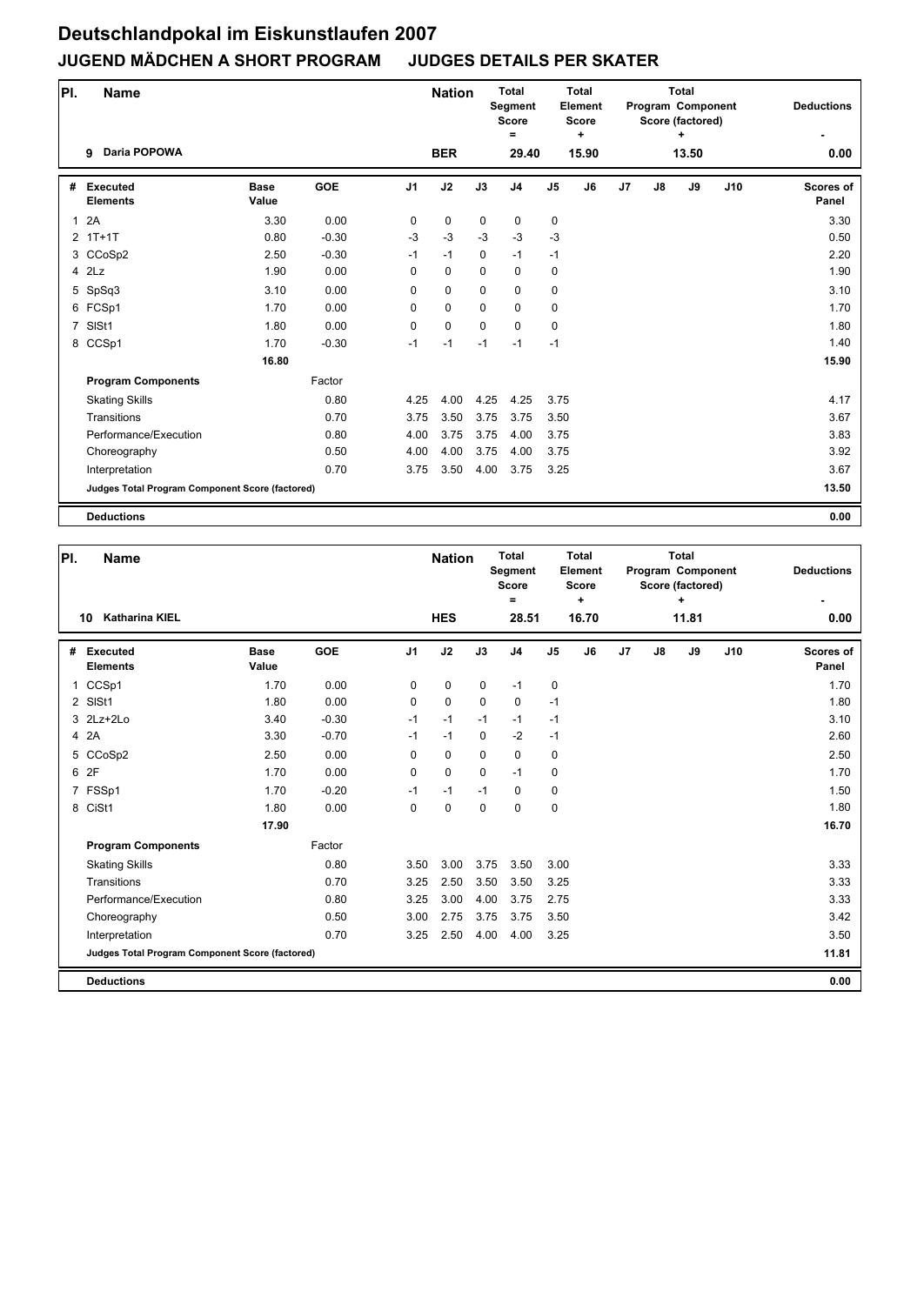| PI. | <b>Name</b>                                     |                      |            |                | <b>Nation</b> |             | <b>Total</b><br>Segment<br><b>Score</b><br>$\equiv$ |                | <b>Total</b><br>Element<br>Score<br>٠ |    |                | <b>Total</b><br>Program Component<br>Score (factored)<br>٠ |     | <b>Deductions</b>         |
|-----|-------------------------------------------------|----------------------|------------|----------------|---------------|-------------|-----------------------------------------------------|----------------|---------------------------------------|----|----------------|------------------------------------------------------------|-----|---------------------------|
|     | <b>Shira WILLNER</b><br>11                      |                      |            |                | B-W           |             | 28.04                                               |                | 15.70                                 |    |                | 12.34                                                      |     | 0.00                      |
| #   | <b>Executed</b><br><b>Elements</b>              | <b>Base</b><br>Value | <b>GOE</b> | J <sub>1</sub> | J2            | J3          | J <sub>4</sub>                                      | J <sub>5</sub> | J6                                    | J7 | $\mathbf{J}$ 8 | J9                                                         | J10 | <b>Scores of</b><br>Panel |
| 1   | SpSq4                                           | 3.40                 | 0.00       | 0              | $-1$          | $\mathbf 0$ | 0                                                   | 0              |                                       |    |                |                                                            |     | 3.40                      |
|     | 2 1A                                            | 0.80                 | $-0.50$    | $-3$           | $-3$          | $-3$        | $-3$                                                | $-3$           |                                       |    |                |                                                            |     | 0.30                      |
|     | 3 2Lz+2T                                        | 3.20                 | 0.00       | 0              | 0             | $-1$        | $\mathbf 0$                                         | 0              |                                       |    |                |                                                            |     | 3.20                      |
|     | 4 FCSp1                                         | 1.70                 | $-0.10$    | 0              | $-1$          | $-1$        | $\mathbf 0$                                         | 0              |                                       |    |                |                                                            |     | 1.60                      |
|     | 5 SISt1                                         | 1.80                 | 0.00       | 0              | 0             | $-1$        | 0                                                   | 0              |                                       |    |                |                                                            |     | 1.80                      |
|     | 6 2F                                            | 1.70                 | 0.00       | $\Omega$       | 0             | $\mathbf 0$ | $-1$                                                | 0              |                                       |    |                |                                                            |     | 1.70                      |
|     | 7 CCSp1                                         | 1.70                 | 0.00       | 0              | 0             | $\mathbf 0$ | $\mathbf 0$                                         | 0              |                                       |    |                |                                                            |     | 1.70                      |
|     | 8 CCoSp1                                        | 2.00                 | 0.00       | 0              | 0             | $\Omega$    | $\mathbf 0$                                         | 0              |                                       |    |                |                                                            |     | 2.00                      |
|     |                                                 | 16.30                |            |                |               |             |                                                     |                |                                       |    |                |                                                            |     | 15.70                     |
|     | <b>Program Components</b>                       |                      | Factor     |                |               |             |                                                     |                |                                       |    |                |                                                            |     |                           |
|     | <b>Skating Skills</b>                           |                      | 0.80       | 4.00           | 3.75          | 3.75        | 3.25                                                | 3.50           |                                       |    |                |                                                            |     | 3.67                      |
|     | Transitions                                     |                      | 0.70       | 3.50           | 3.50          | 3.50        | 3.25                                                | 3.25           |                                       |    |                |                                                            |     | 3.42                      |
|     | Performance/Execution                           |                      | 0.80       | 3.75           | 3.25          | 3.75        | 3.50                                                | 3.75           |                                       |    |                |                                                            |     | 3.67                      |
|     | Choreography                                    |                      | 0.50       | 3.75           | 3.25          | 3.50        | 3.75                                                | 3.50           |                                       |    |                |                                                            |     | 3.58                      |
|     | Interpretation                                  |                      | 0.70       | 3.25           | 3.00          | 3.75        | 3.25                                                | 3.25           |                                       |    |                |                                                            |     | 3.25                      |
|     | Judges Total Program Component Score (factored) |                      |            |                |               |             |                                                     |                |                                       |    |                |                                                            |     | 12.34                     |
|     | <b>Deductions</b>                               |                      |            |                |               |             |                                                     |                |                                       |    |                |                                                            |     | 0.00                      |

| PI.            | <b>Name</b>                                     |                      |            |                | <b>Nation</b> |             | <b>Total</b><br>Segment<br><b>Score</b><br>$=$ |                | <b>Total</b><br>Element<br><b>Score</b><br>٠ |    |    | <b>Total</b><br>Program Component<br>Score (factored)<br>÷ |     | <b>Deductions</b>         |
|----------------|-------------------------------------------------|----------------------|------------|----------------|---------------|-------------|------------------------------------------------|----------------|----------------------------------------------|----|----|------------------------------------------------------------|-----|---------------------------|
|                | <b>Carolin RIESENWEBER</b><br>12                |                      |            |                | <b>NRW</b>    |             | 27.76                                          |                | 14.67                                        |    |    | 13.09                                                      |     | 0.00                      |
|                | # Executed<br><b>Elements</b>                   | <b>Base</b><br>Value | <b>GOE</b> | J <sub>1</sub> | J2            | J3          | J <sub>4</sub>                                 | J <sub>5</sub> | J6                                           | J7 | J8 | J9                                                         | J10 | <b>Scores of</b><br>Panel |
| $\mathbf{1}$   | CCSp2                                           | 2.00                 | $-0.30$    | $-1$           | $-1$          | $\mathbf 0$ | $-1$                                           | $-1$           |                                              |    |    |                                                            |     | 1.70                      |
|                | 2 SpSq3                                         | 3.10                 | 0.00       | $\mathbf 0$    | $\mathbf 0$   | $\mathbf 0$ | $\mathbf 0$                                    | 0              |                                              |    |    |                                                            |     | 3.10                      |
|                | 3 1A                                            | 0.80                 | $-0.50$    | $-3$           | $-3$          | $-3$        | $-3$                                           | $-3$           |                                              |    |    |                                                            |     | 0.30                      |
| $\overline{4}$ | $2Lz+2T$                                        | 3.20                 | 0.00       | $\mathbf 0$    | $\mathbf 0$   | $\mathbf 0$ | $\mathbf 0$                                    | $\pmb{0}$      |                                              |    |    |                                                            |     | 3.20                      |
|                | 5 2Lo                                           | 1.50                 | 0.00       | 0              | $\mathbf 0$   | $\Omega$    | $-1$                                           | $\pmb{0}$      |                                              |    |    |                                                            |     | 1.50                      |
|                | 6 FCSp1                                         | 1.70                 | 0.00       | 0              | $\mathbf 0$   | $\mathbf 0$ | $\mathbf 0$                                    | 0              |                                              |    |    |                                                            |     | 1.70                      |
| $\overline{7}$ | SISt1                                           | 1.80                 | 0.00       | $\Omega$       | $\mathbf 0$   | $\Omega$    | $-2$                                           | $\pmb{0}$      |                                              |    |    |                                                            |     | 1.80                      |
|                | 8 CCoSp1                                        | 2.00                 | $-0.63$    | $-1$           | $-1$          | $-2$        | $-3$                                           | $-3$           |                                              |    |    |                                                            |     | 1.37                      |
|                |                                                 | 16.10                |            |                |               |             |                                                |                |                                              |    |    |                                                            |     | 14.67                     |
|                | <b>Program Components</b>                       |                      | Factor     |                |               |             |                                                |                |                                              |    |    |                                                            |     |                           |
|                | <b>Skating Skills</b>                           |                      | 0.80       | 4.25           | 4.00          | 3.75        | 3.00                                           | 3.75           |                                              |    |    |                                                            |     | 3.83                      |
|                | Transitions                                     |                      | 0.70       | 3.75           | 3.50          | 3.25        | 3.25                                           | 3.50           |                                              |    |    |                                                            |     | 3.42                      |
|                | Performance/Execution                           |                      | 0.80       | 4.00           | 3.50          | 3.75        | 3.50                                           | 4.00           |                                              |    |    |                                                            |     | 3.75                      |
|                | Choreography                                    |                      | 0.50       | 4.25           | 4.00          | 3.75        | 3.75                                           | 4.00           |                                              |    |    |                                                            |     | 3.92                      |
|                | Interpretation                                  |                      | 0.70       | 4.00           | 3.75          | 4.00        | 3.50                                           | 3.75           |                                              |    |    |                                                            |     | 3.83                      |
|                | Judges Total Program Component Score (factored) |                      |            |                |               |             |                                                |                |                                              |    |    |                                                            |     | 13.09                     |
|                | <b>Deductions</b>                               |                      |            |                |               |             |                                                |                |                                              |    |    |                                                            |     | 0.00                      |